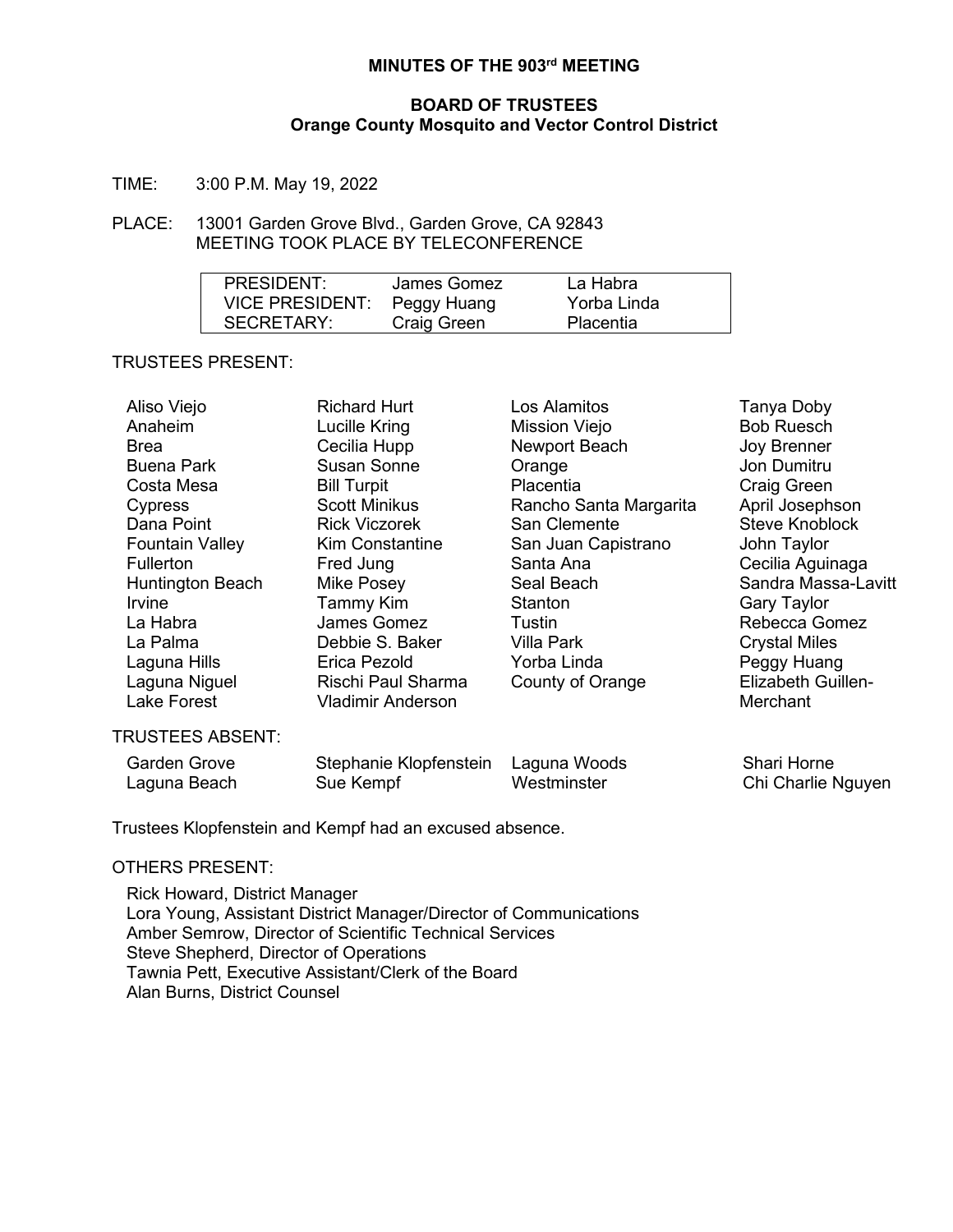# A. **Opening:**

- 1. **Call the Business Meeting to Order:** President James Gomez called the meeting to order at 3:02 P.M.
- 2. **Pledge of Allegiance:** President James Gomez asked Vice President Huang to lead the Pledge of Allegiance.
- 3. **Roll Call:** Roll call indicated 31 Trustees were present out of the current Board membership of 35.
- 4. **Late/Other Communications: Late Communications: None Other Communications: None**

# B. **Public Comments: None**

## C. **Presentations:**

1. Staff gave a presentation entitled "Wide Area Larvicide Spray (WALS) Mosquito Control Project in La Habra 2021"

# D. **OCMVCD Committee Reports to the Board of Trustees:**

- 1. Legislative Committee- Vice President/Committee Chair Huang reported that the initiative had been pulled and therefore the agenda item will be pulled. District Manager Howard reported that the initiative was going to be paused for the time being and would be on the November 2024 ballot rather than the 2022 ballot. The item will be brought back when there is more information.
- 2. Budget and Finance Committee- Committee Member Miles reported that the committee unanimously recommended approval of the two benefit assessments and the budget as proposed to the full board.

## E. **Consent Calendar: Items for Approval by General Consent**

On motion from past President Posey, seconded by Trustee Aguinaga, and approved by unanimous vote, the Board of Trustees approved Consent Calendar Items E.2 through E.4. Agenda Item E.1 was approved by majority vote due to absences at the previous Board Meeting (Abstained: Trustee Turpit, Knoblock, Massa-Lavitt). Agenda Item E.5 was tabled to a future meeting.

Ayes: Trustees Kring, Hupp, Sonne, Turpit, Minikus, Viczorek, Constantine, Jung, Posey, J. Gomez, Baker, Pezold, Sharma, Anderson, Doby, Ruesch, Brenner, Dumitru, Green, Josephson, Knoblock, J. Taylor, Aguinaga, Massa-Lavitt, G. Taylor, R. Gomez, and Miles.

Noes: None.

Abstained: None.

- Absent: Trustees Hurt, Klopfenstein, Kim, Kempf, Horne, Nguyen, Huang, and Guillen-Merchant.
- 1. **Approval of Minutes:** Approved, without reading, the minutes of the special meeting on April 14, 2022 and the minutes of the 902<sup>nd</sup> Meeting of the Board of Trustees held April 21, 2022.
- 2. **Approved Warrant Register for March 2022: (Exhibit A)** Received and filed.
- 3. **Approved Monthly Financial Report for March 2022: (Exhibit A)** Received and filed.
- 4. **Received and Filed Annual Health Benefit Broker Fees and Commission Disclosure:** Received and filed.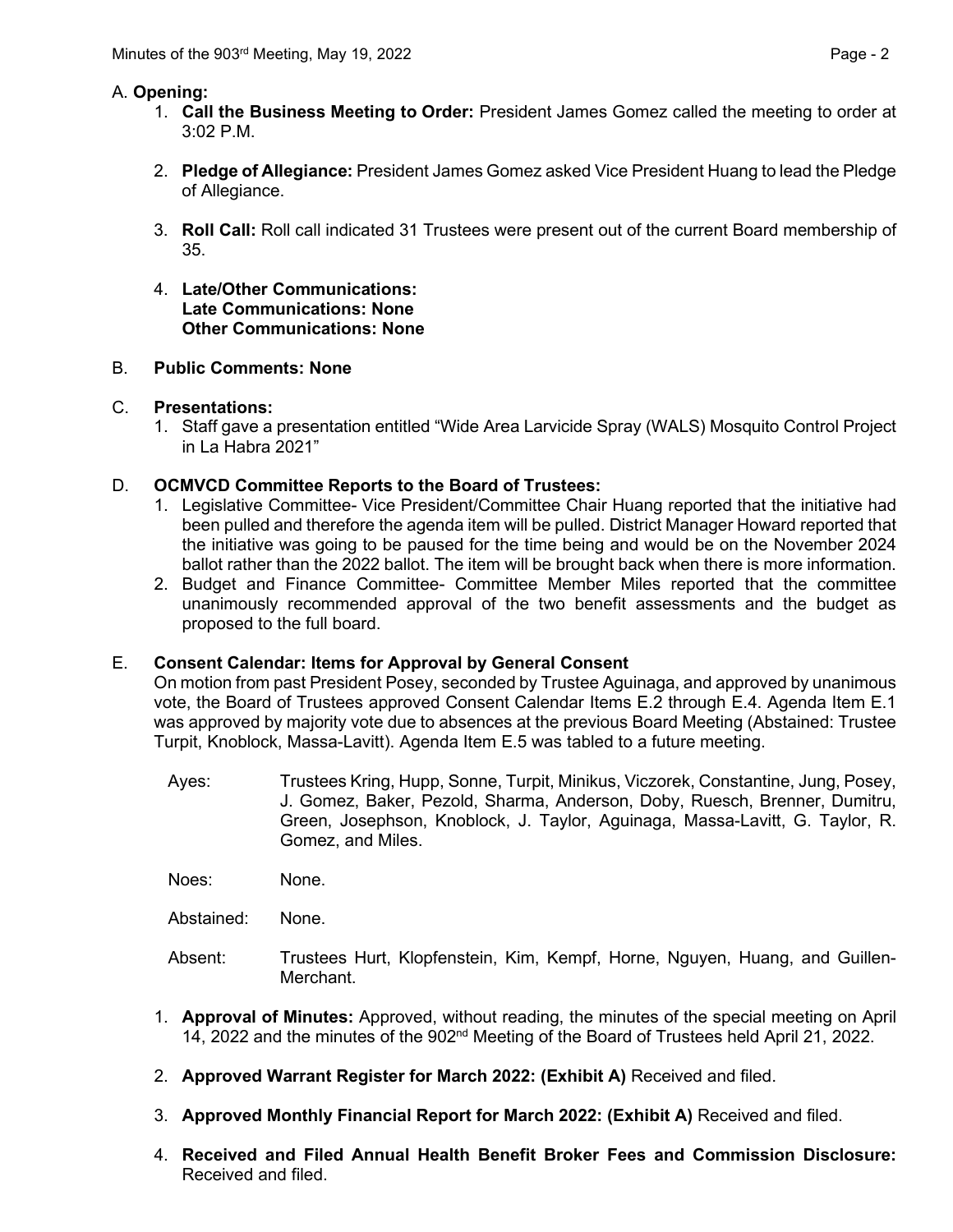- 5. **ITEM TABLED TO A FUTURE MEETING: Adopt Resolution No. 531 Opposing Ballot Initiative #21-042A1, the Taxpayer Protection and Governmental Accountability Act: (Exhibit A, B, C)**
- F. **Business and Action Items:**
	- 1. **Adopted Resolution No. 532 Approving the Operating, Capital, and Revenue Budgets for Fiscal Year 2022-23: (Exhibit A, B, C, D)** Before the Trustees voted on the item, District Manager Howard clarified that there was an administrative error in the document that five position salary control numbers changed from A36-A40 and one changed from A33-A36. The change was not listed on the salary schedule. On motion from Trustee Kring, seconded by Trustee Aguinaga, and approved by unanimous vote, the Board of Trustees adopted Resolution No. 532 approving the Operating, Capital, and Revenue Budgets for Fiscal Year 2022-23.
		- Ayes: Trustees Kring, Hupp, Sonne, Turpit, Minikus, Viczorek, Constantine, Jung, Posey, J. Gomez, Baker, Pezold, Sharma, Anderson, Doby, Ruesch, Brenner, Dumitru, Green, Josephson, Knoblock, J. Taylor, Aguinaga, Massa-Lavitt, G. Taylor, R. Gomez, Miles, and Huang.
		- Noes: None.
		- Abstained: None.

Absent: Trustees Hurt, Klopfenstein, Kim, Kempf, Horne, Nguyen, and Guillen-Merchant.

2. **Public Hearing to Consider the Ordering of a Program of Services and Levy for the Assessments for Fiscal Year 2022-23 in Connection with the District's Vector Surveillance and Control Assessment ("District No. 1 Assessment") and the District's Mosquito, Fire Ant and Disease Control Assessment ("District No. 2 Assessment"); adopted Resolution No. 533 Approving the Engineer's Report and Ordering Levy of District No. 1 Assessment, and Ordering Levy of District No. 2 Assessment: (Exhibit A, B, C)**

| F.2.1 Public Hearings:                              | <b>Opened: 3:29</b>                        |
|-----------------------------------------------------|--------------------------------------------|
| <b>Public Hearing for District No. 1 Assessment</b> | <b>Closed: 3:29</b>                        |
| <b>Public Hearing for District No. 2 Assessment</b> | <b>Opened: 3:31</b><br><b>Closed: 3:31</b> |

There was a presentation by District Manager Howard on each District Assessment before the public hearings and board vote. On motion from Trustee Kring, seconded by Past President Posey, and approved by unanimous vote, the Board of Trustees approved the ordering of services and projects, and the levy assessments for fiscal year 2022-23 in the amount of \$1.92 per Equivalent Dwelling Unit for the District's District No. 1 Assessment, and the levy of the assessment for fiscal year 2022-23 in the amount of \$8.30 per Equivalent Dwelling Unit for the District's District No. 2 assessment; the Board of Trustees adopted Resolution No. 533 entitled "Approving the Engineer's Reports, Confirming the Assessments for Fiscal Year 2022-23 in Connection with the District's Vector Surveillance and Control Assessment ("District No. 1 Assessment) and for the District's Mosquito, Fire Ant and Disease Control Assessment ("District No. 2 Assessment").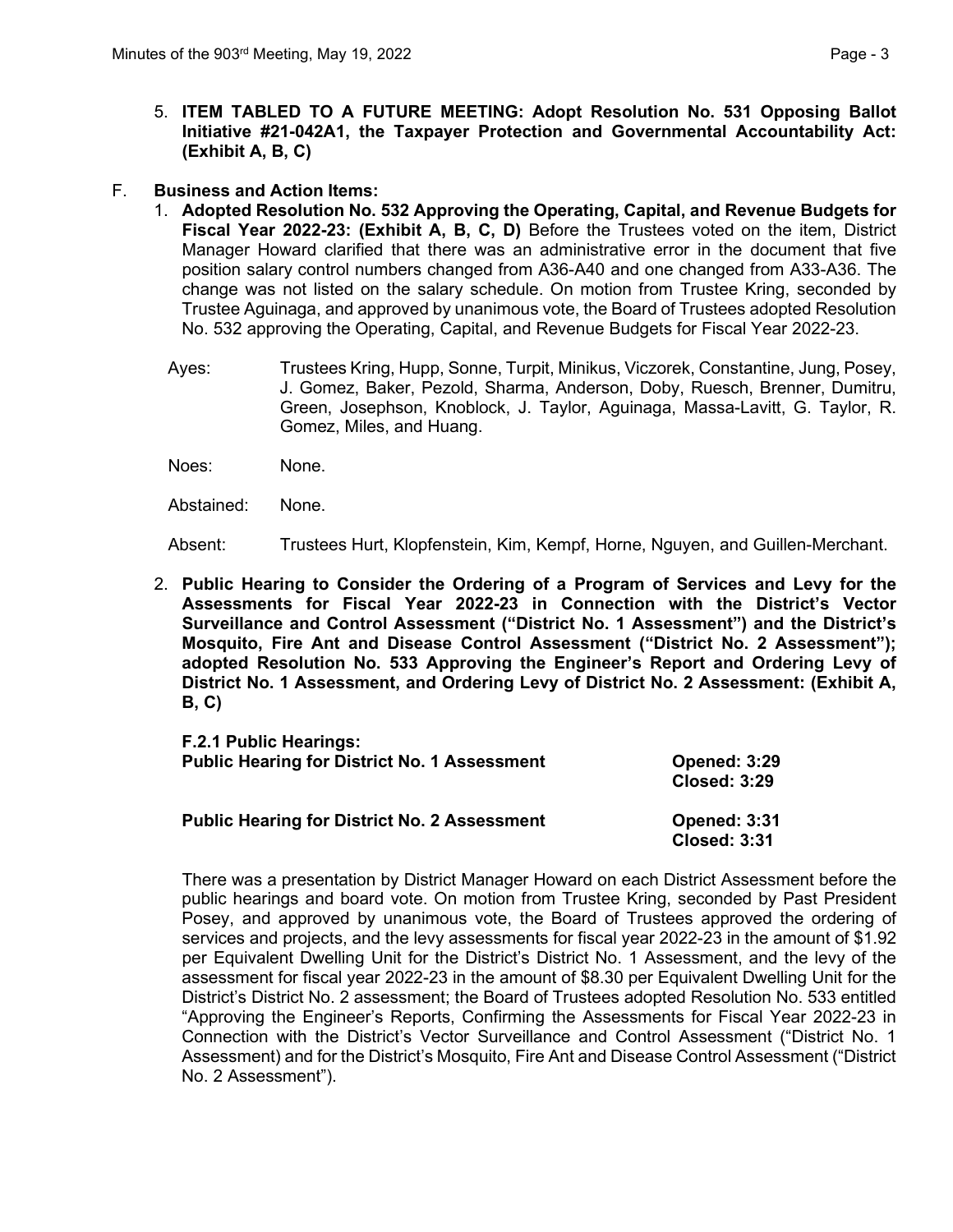- Ayes: Trustees Hurt, Kring, Hupp, Sonne, Turpit, Minikus, Viczorek, Constantine, Jung, Posey, Kim, J. Gomez, Baker, Pezold, Sharma, Anderson, Doby, Ruesch, Brenner, Dumitru, Green, Josephson, Knoblock, J. Taylor, Aguinaga, Massa-Lavitt, G. Taylor, R. Gomez, Miles, Huang, and Guillen-Merchant.
- Noes: None.
- Abstained: None.
- Absent: Trustees Klopfenstein, Kempf, Horne, and Nguyen.

### G. **Informational Items Only (No Action Necessary):**

- 1. **Staff Presentation:** Director of Scientific Technical Services Semrow gave an update of vector activity in Orange County.
- 2. **Staff Presentation:** Assistant District Manager/Director of Communications Young gave an update on outreach activity in Orange County.
- 3. **Staff Presentation:** Director of Operations Shepherd gave an update on operations activity in Orange County.
- 4. **Received and Filed Laboratory Reports – Included in agenda packet:** Received and filed.

### H. **President's Report and Trustee Comments:**

1. Trustee Turpit wanted the Board to know that even though Item E.5 was tabled to a future meeting, the committee unanimously recommended approval of the Resolution to the full Board.

#### I. **District Manager's Report:** District Manager Howard Reported:

- 1. He, Assistant Manager/Director of Communications Young, and Vice President Huang attended the CSDA Legislative Days in Sacramento.
- 2. The District is planning on having a hybrid board meeting on June 16. Clerk of the Board Pett will send out a survey for a head count.
- 3. The District received a Certificate of Transparency from the CSDA.
- 4. The District had an office tour on May 10, 2022.
- 5. The District is having an event on June 15, 2022 at the Discovery Cube.

#### J. **District Counsel Report: None**

- K. **Correspondence: None**
- L. **Future Agenda Items: None**

## M. **Adjournment:**

1. President James Gomez adjourned the meeting at 3:46 p.m. in honor of Dr. John Cheng to the next regularly scheduled meeting on Thursday, June 16, 2022.